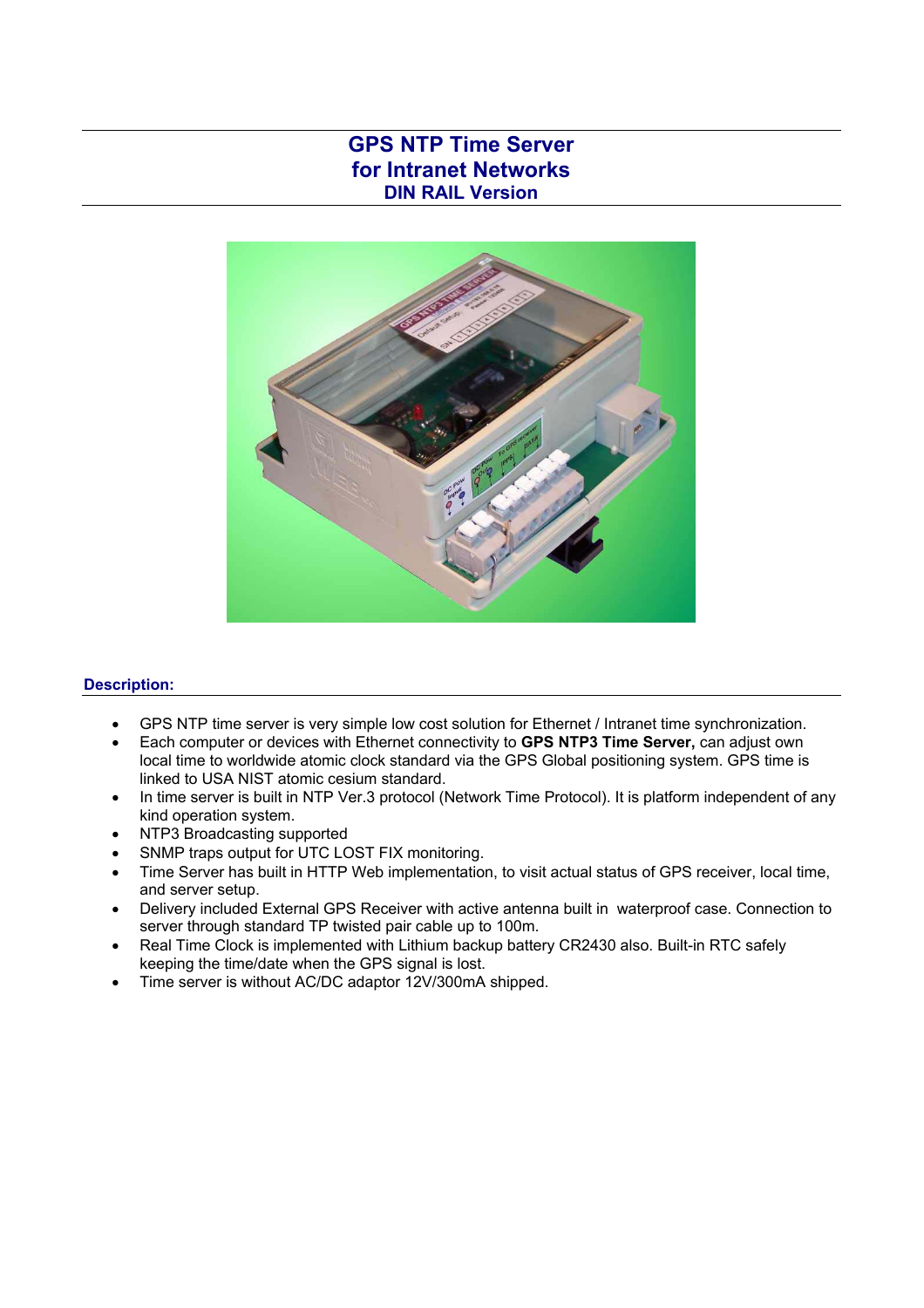**GPS DIN Wiring:** 

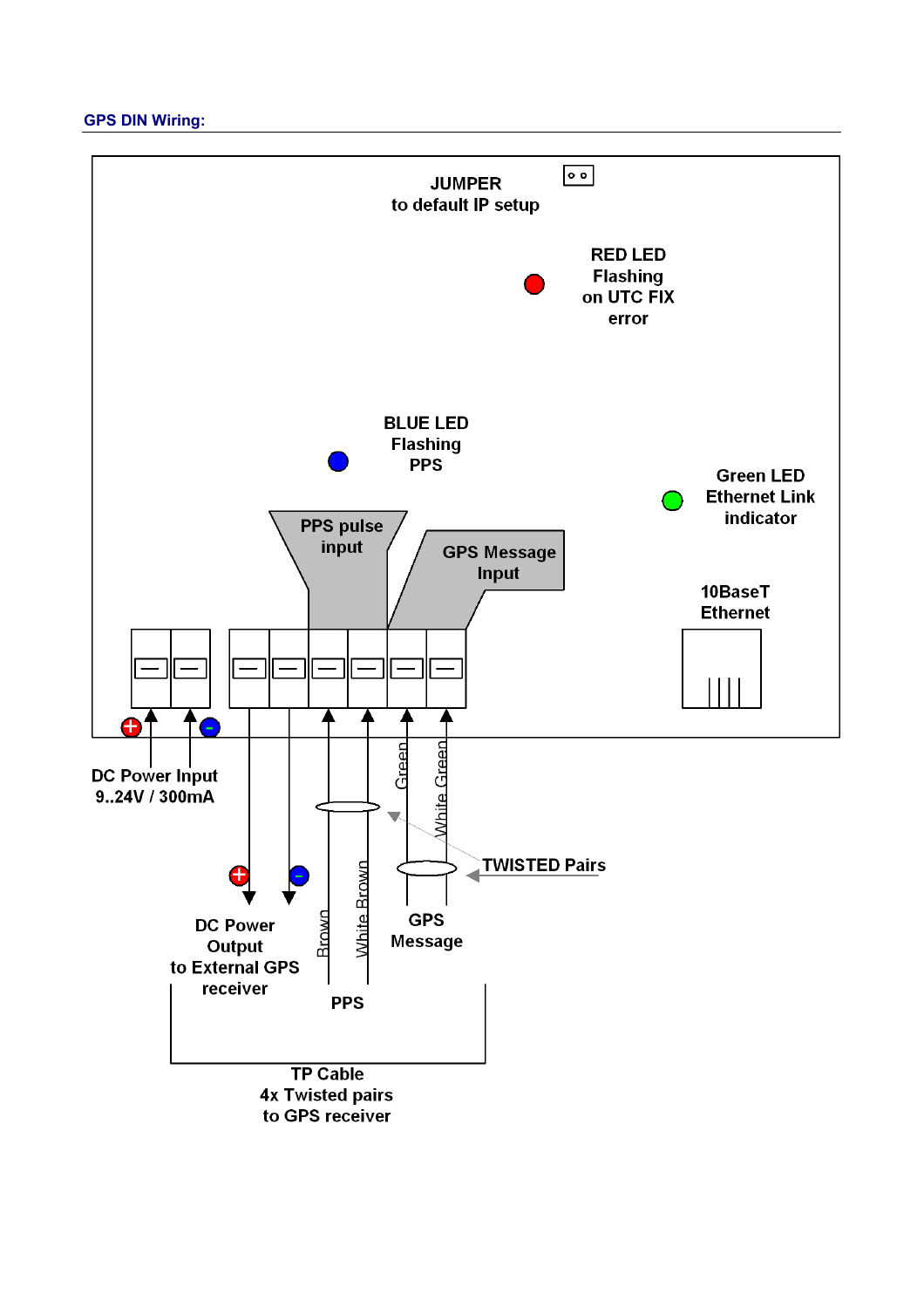#### **Mounted LEDs:**

- Green LED near the ethernet RJ45 connector indicates ethernet connection.
- RED LED if flashing, inform about UTC FIX Error. Server is not synchronized to GPS system.
- Blue LED must flashing in 1sec interval, it is copy of the PPS pulse signal from external receiver

### **Recommendation to power source:**

It is possible to use non stabilized DC power source, in range 9..24V. Current consumption of system is decreased by increasing the voltage using the Step-Down converters.

#### **GPS External Receiver with GPS antenna**

GPS external receiver is mounted with GPS antenna in wall mounting waterproof case. Connection to GPS Server is made with standard TP networking cable max 100m length. In TP networking cable are 4 twisted pairs.

Red with White-Red pair can be used for positive power line. Blue and White-blue for negative power.

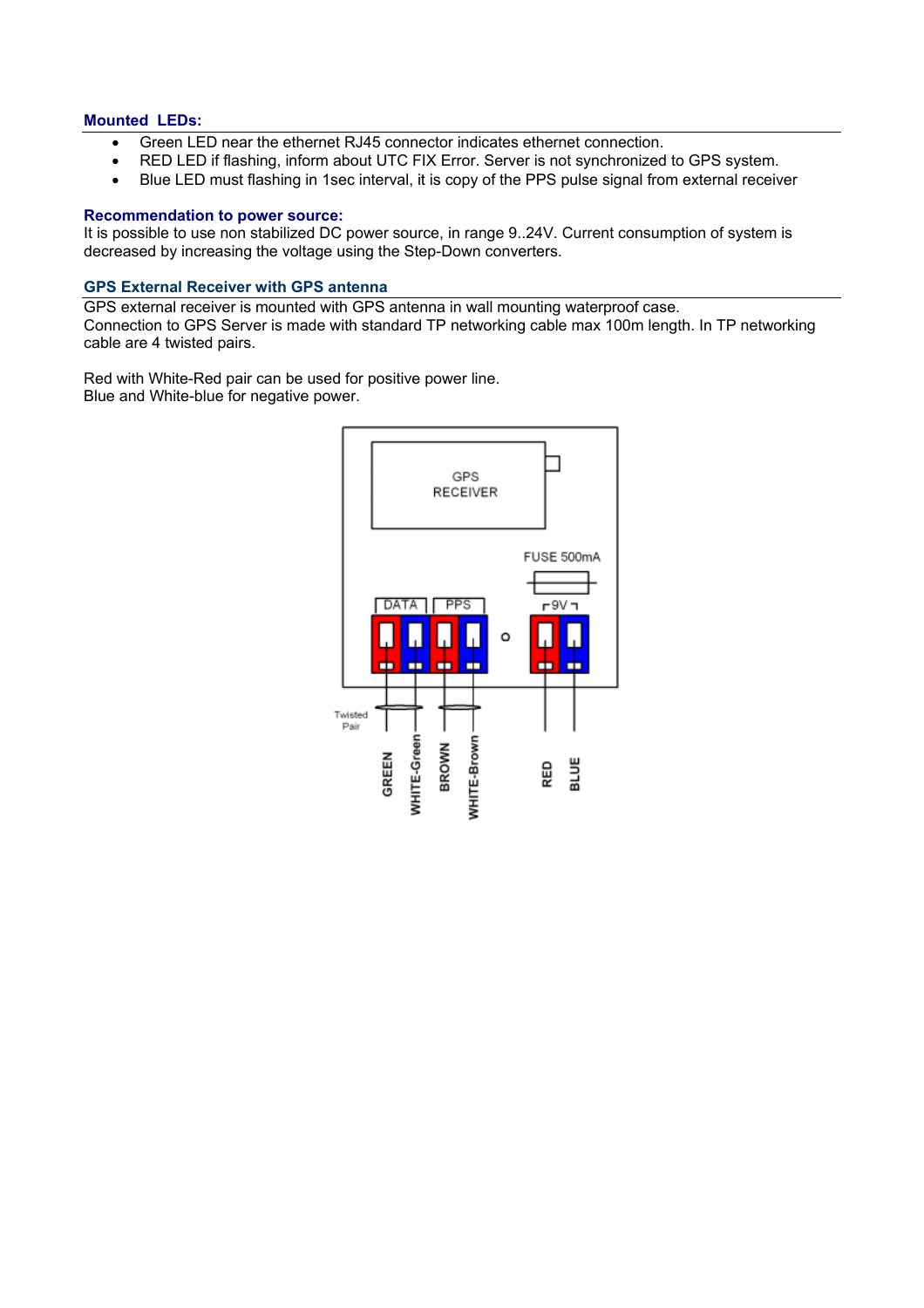#### **Installation steps:**

• Short the jumper on PCB. It will cause default Ethernet Setup to below table values:

| IP address:          | 192.168.0.16                |
|----------------------|-----------------------------|
| Subnet Mask:         | 255.255.255.0               |
| Default Gateway:     | Not implemented = $0.0.0$ . |
| Authentication name: | Gps                         |
| Password:            | 123456                      |

- Connect Time Server to DC power source, with standard AC/DC adapter. Required is 9..24V DC voltage with max current consumption 300mA.  *Note:* Time server is protected for cross voltage, but not for high voltage.
- Connect Server to nearest Ethernet Switch or Hub with Ethernet cable. To simple PC Ethernet card crossed cable is needed. Be sure that your card/switch supports 10Mbit bit rate.
- Change your Desktop PC Ethernet IP address similarly to IP:= 192.168.0.1 mask: 255.255.255.0 Without Gateway and **Proxy server**
- Run command <ping 192.168.0.16> Time Server must respond with ethernet appropriate time delay in [ms].

• Run HTML browser such Netscape, IE, FireFox

In address line write: http://192.168.0.16, Server must reply the main screen:

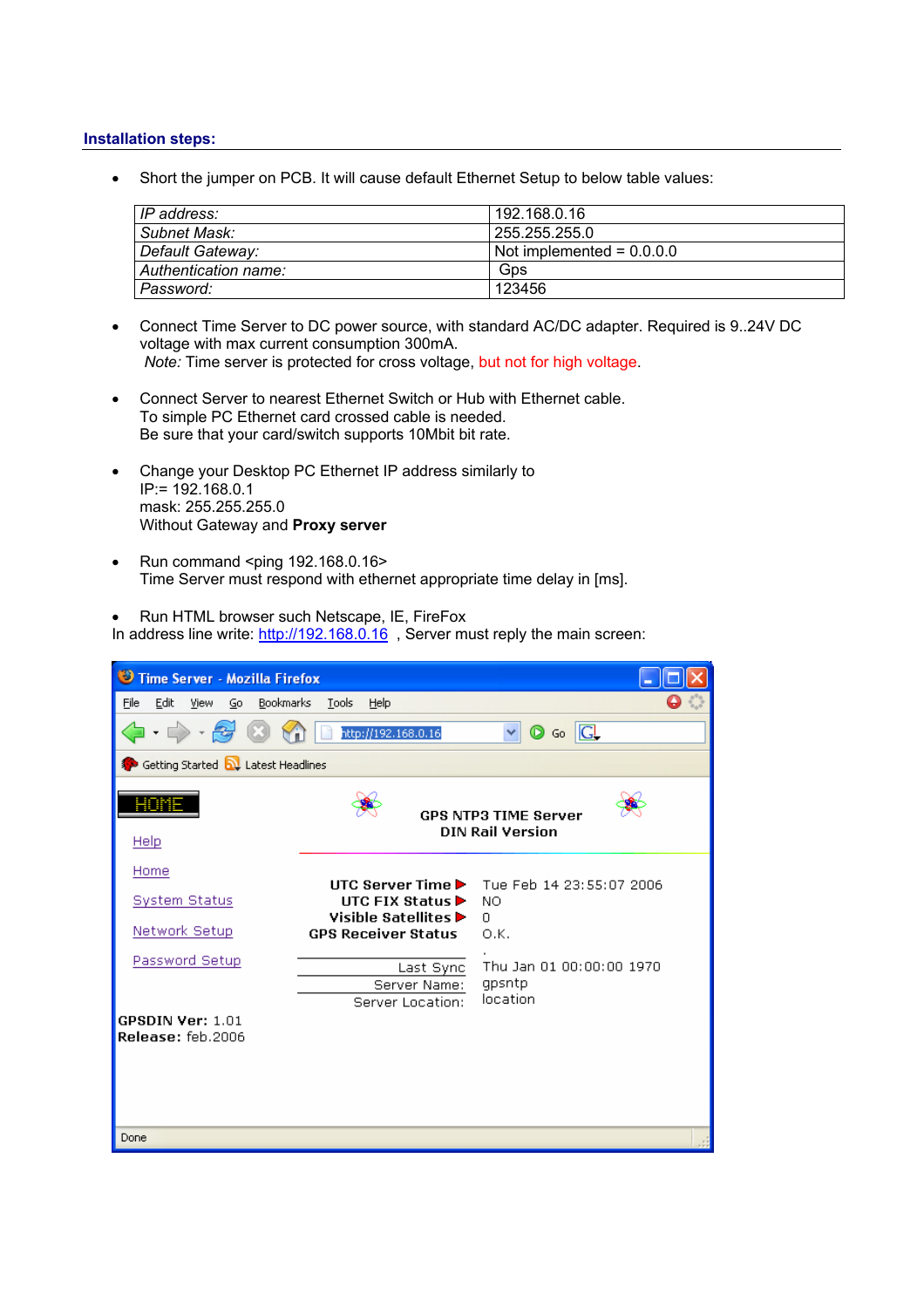Note:

- be sure that your current proxy setup is correct or disabled,
- inspect your firewall setup also.

First time we strongly suggested to setup new password with link to **Password Setup:**  Before new password window setup, old password will be requested; in the default setup is 123456. Password setup window will be displayed:

| <b>ONTP Internal Status - Mozilla Firefox</b>                                                                     |  |  |
|-------------------------------------------------------------------------------------------------------------------|--|--|
| File<br>Edit<br>Bookmarks<br>View<br>Tools<br>Help<br>Go                                                          |  |  |
| $ \rightarrow$ $\sim$ $\approx$<br>$\circledcirc$ Go $\circledcirc$<br>$\vee$<br>http://192.168.0.211/setpwd.html |  |  |
| Getting Started <b>by</b> Latest Headlines                                                                        |  |  |
| <b>NTP SERVER</b><br><b>Password setup</b>                                                                        |  |  |
| new password to IP setup page<br>New password:<br>and password setup page<br>enter max 16 chars                   |  |  |
| Password verify:<br>same value as new password for verifying<br>the validity                                      |  |  |
| Community name<br>Value of the SNMP community name.<br>default: 'public'<br>will be used on SNMP send traps.      |  |  |
| Device Name:<br>Name of this Time Server,<br>will be send in OID binding SNMP trap.                               |  |  |
| Device Location:<br>Value describes the location of Time Server.<br>will be send in OID binding SNMP trap.        |  |  |
| Submit<br>Reset                                                                                                   |  |  |
| Done                                                                                                              |  |  |

Community name, Device name and Location are used in SNMP trap messages. Submit values with Submit button.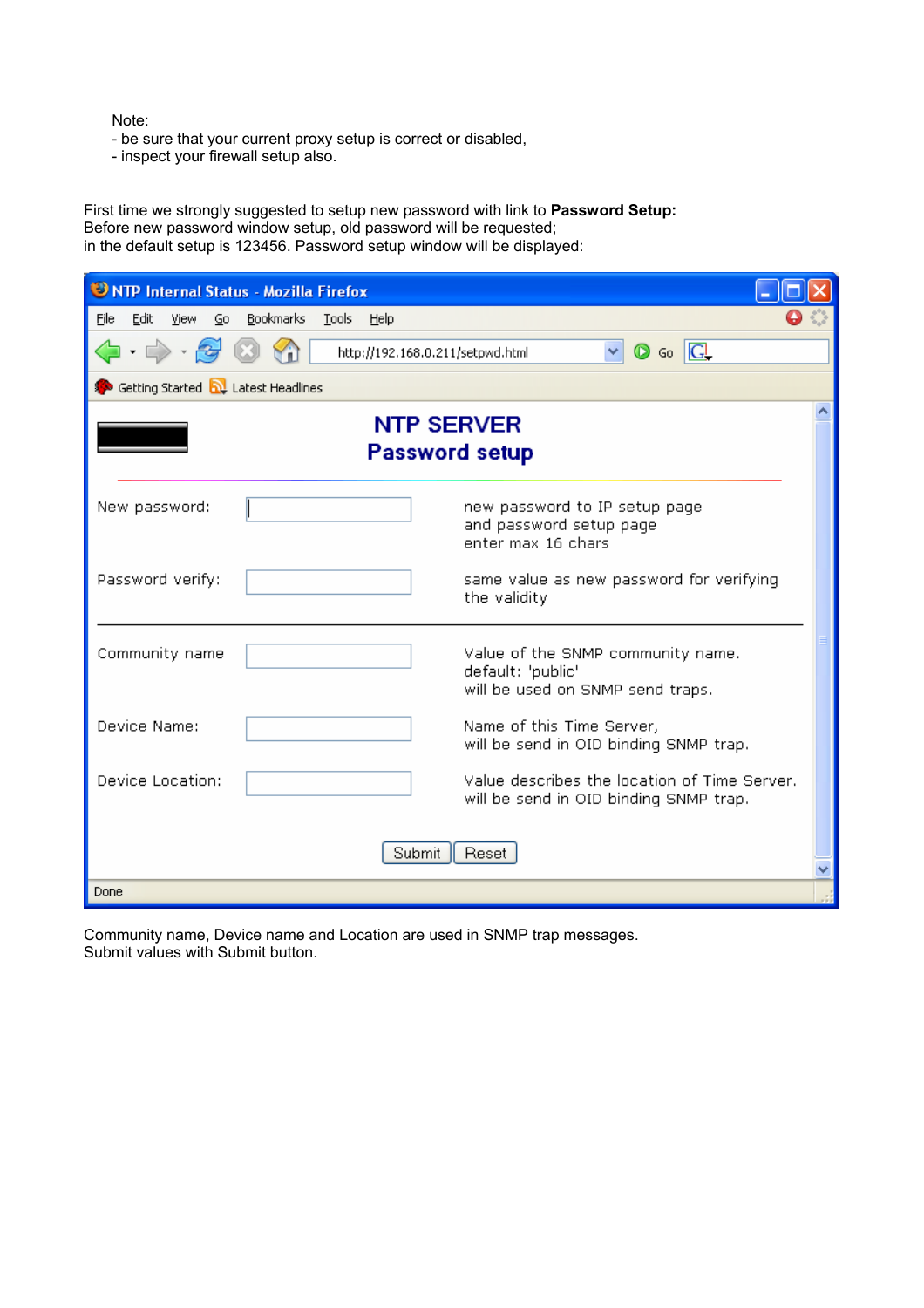From main window Click to link Network *Setup:* 

| NetworkSetup - Mozilla Firefox                                             |                 |  |  |
|----------------------------------------------------------------------------|-----------------|--|--|
| Eile<br>Edit<br>Bookmarks<br>View<br>$\mathsf{Go}$<br><b>Tools</b><br>Help |                 |  |  |
| $-2$<br>http://192.168.0.26/par?1=123 $\vee$ $\circ$ Go $\circ$            |                 |  |  |
| Getting Started <b>N</b> Latest Headlines                                  |                 |  |  |
| Network Setup                                                              |                 |  |  |
| IP Address:                                                                | 192.168.0.26    |  |  |
| Subnet Mask:                                                               | 255.255.255.0   |  |  |
| Gateway IP:                                                                | 0.0.0.0         |  |  |
| SNMP IP for traps:                                                         | 192.168.0.2     |  |  |
| Mac Address:                                                               | 100.11.241.89   |  |  |
| BroadCast IP:                                                              | 255.255.255.254 |  |  |
| <b>Broadcast</b><br>Interval:                                              | 600             |  |  |
| Submit                                                                     |                 |  |  |
|                                                                            |                 |  |  |
| ≺∣                                                                         | $\rm{III}$      |  |  |
| Done                                                                       |                 |  |  |

on setup window user can check actual network values, and change any value.

• **Broadcasting Interval:** 

Time period in seconds, when Server sends the NTP3 broadcast message to broadcast IP address.

• **SNMP Trap IP: IP** address of computer to which will be sending SNMP traps. Server produce SNMP trap each time the UTC Fix is lost.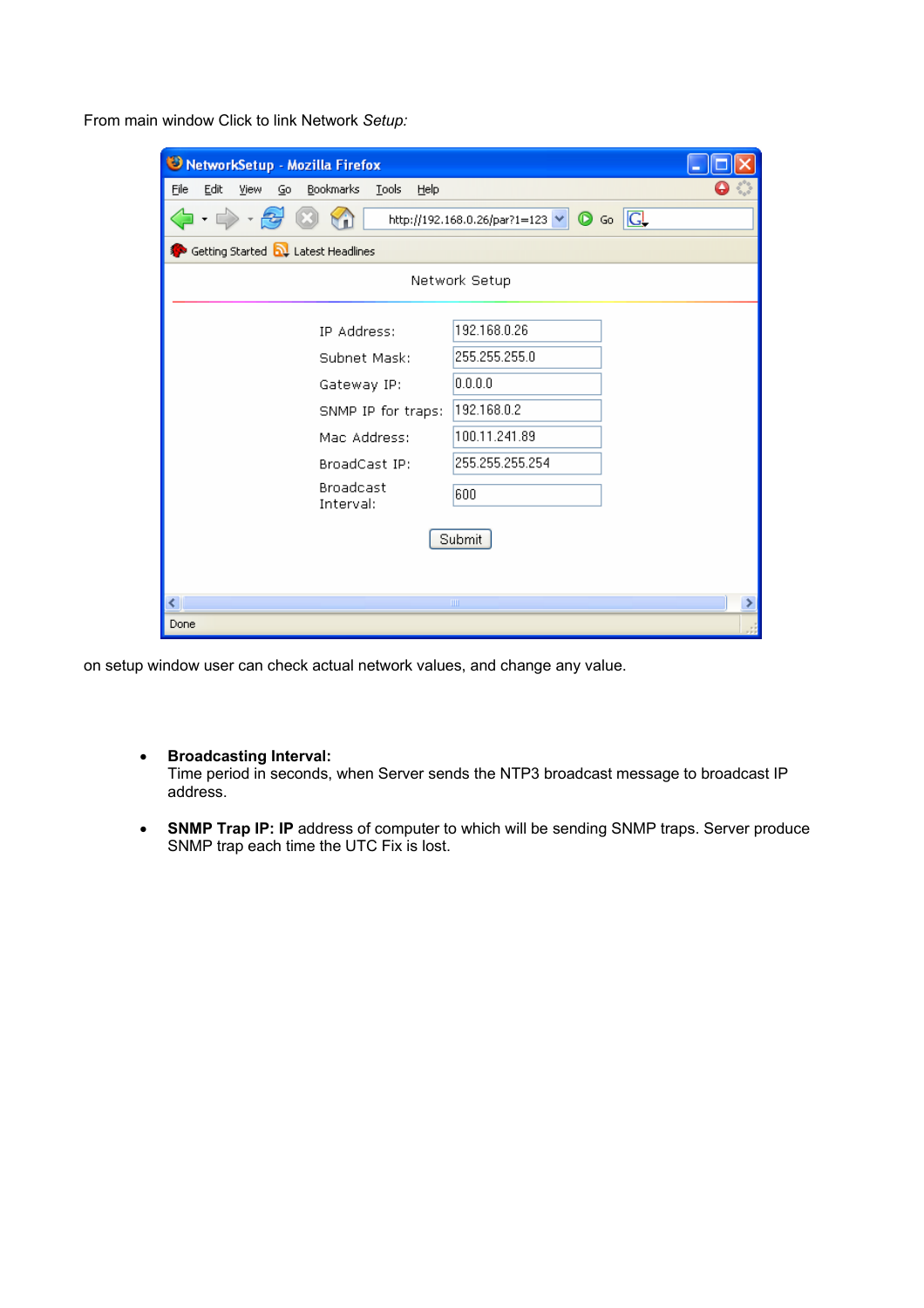#### *System status window*

Click to System Status link from main window:



Anytime it is possible refresh this web page to obtain new values pressing Browser RELOAD button.

## **NTP protocol:**

**Time server** has built in NTP Ver 3 protocol. All platforms such as UNIX, WINDOWS NT,XP,2000 supports NTP protocol.

In windows XP/2000 user can try to setup local time in Time/Date window.

On **Internet Time** Card, enter IP address to time server:

| <b>Date and Time Properties</b>                                                                                                                         |  |  |
|---------------------------------------------------------------------------------------------------------------------------------------------------------|--|--|
| <b>Internet Time</b><br>Date & Time   Time Zone                                                                                                         |  |  |
| $\vee$ Automatically synchronize with an Internet time server                                                                                           |  |  |
| 11.1.1.16<br>Server:<br>Update Now                                                                                                                      |  |  |
| The time has been successfully synchronized with 11.1.1.16 on 5, 5,<br>2003 at 22:55.                                                                   |  |  |
| Next synchronization: 12, 5, 2003 at 22:55                                                                                                              |  |  |
| Synchronization can occur only when your computer is connected to the<br>Internet. Learn more about time synchronization in Help and Support<br>Center. |  |  |
| OK<br>Cancel<br>Apply                                                                                                                                   |  |  |